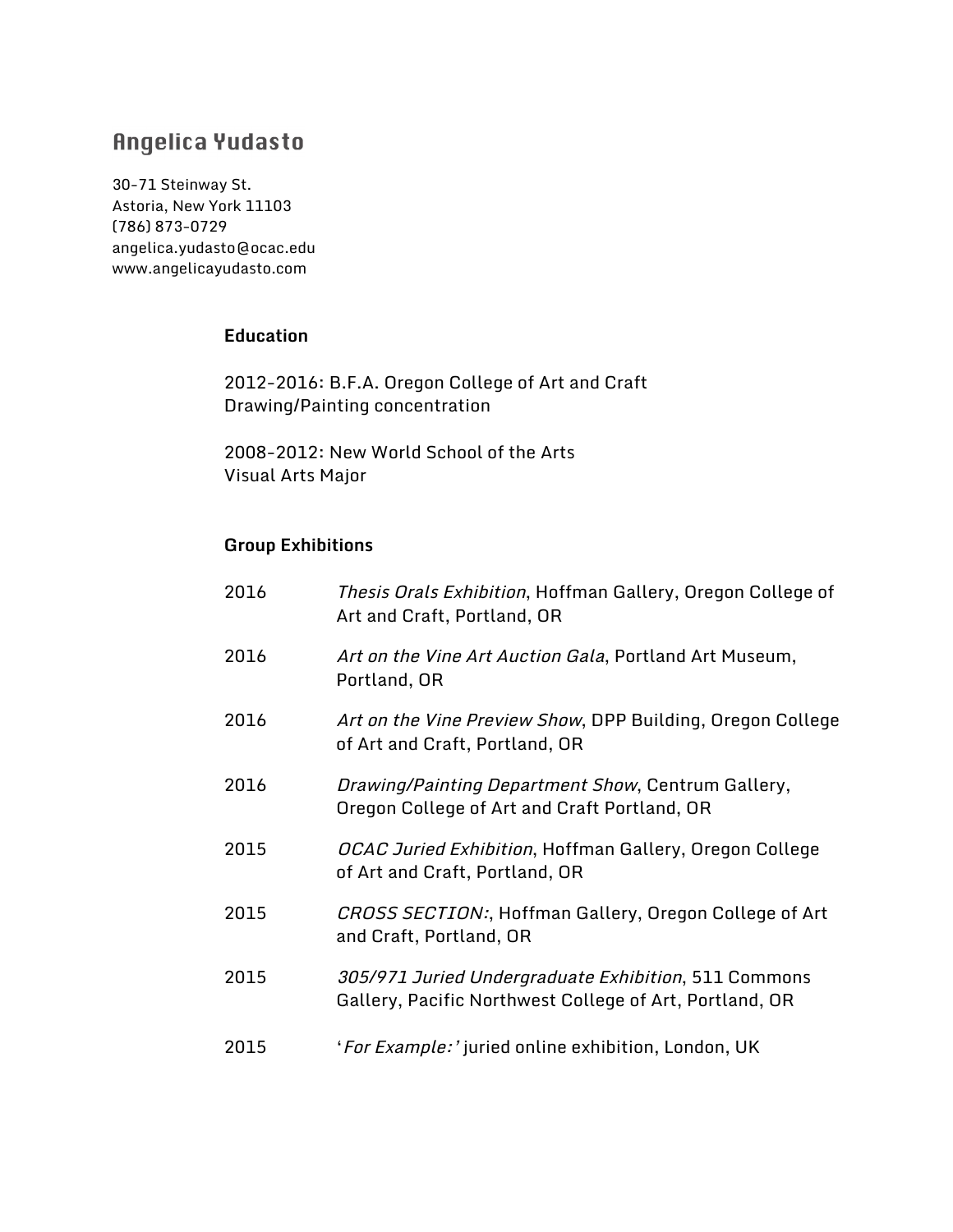| 2014 | OCAC Juried Exhibition, Hoffman Gallery, Oregon College |
|------|---------------------------------------------------------|
|      | of Art and Craft, Portland, OR                          |

- 2014 Print Portfolio Show, Oregon College of Art and Craft, Portland, OR
- 2013 Drawing/Painting Department Show, Centrum Gallery, Oregon College of Art and Craft, Portland, OR
- 2013 OCAC Juried Exhibition, Hoffman Gallery, Oregon College of Art and Craft, Portland, OR
- 2012 Metals Department Show, Centrum Gallery, Oregon College of Art and Craft, Portland, OR
- 2012 Senior Showcase, Artseen Gallery, Miami, Fl
- 2011 Wet Heat Project "A Piece of Me", Artseen Gallery, Miami, Fl
- 2011 Florida Immigrant Advocacy Center Art Auction, Intercontinental Hotel, Miami, Fl

### **Awards/Scholarship**

- 2016 Art on the Vine Auction Student Commission
- 2015 Gamblin Paint Award
- 2015 Lois Rosenthal full scholarship, Haystack Mountain School of Crafts Workshop
- 2012-2016 Presidential full scholarship, Oregon College of Art and Craft
- 2012 Friends of Asian American Advisory scholarship award
- 2012 National Silver Medal for portfolio, Scholastic Art Award
- 2012 Regional Gold Key for portfolio, Scholastic Art Award
- 2012 Pre-college Program full scholarship, School of the Art Institute of Chicago
- 2011 Scholastic Art Award, Gold Key
- 2011 Honorable Mention-Florida Immigrant Advocacy Center "Create Dangerously" Art Auction
- 2011 Smith College Book Award, New World School of the Arts
- 2011 Alliance Summer Arts Program scholarship award